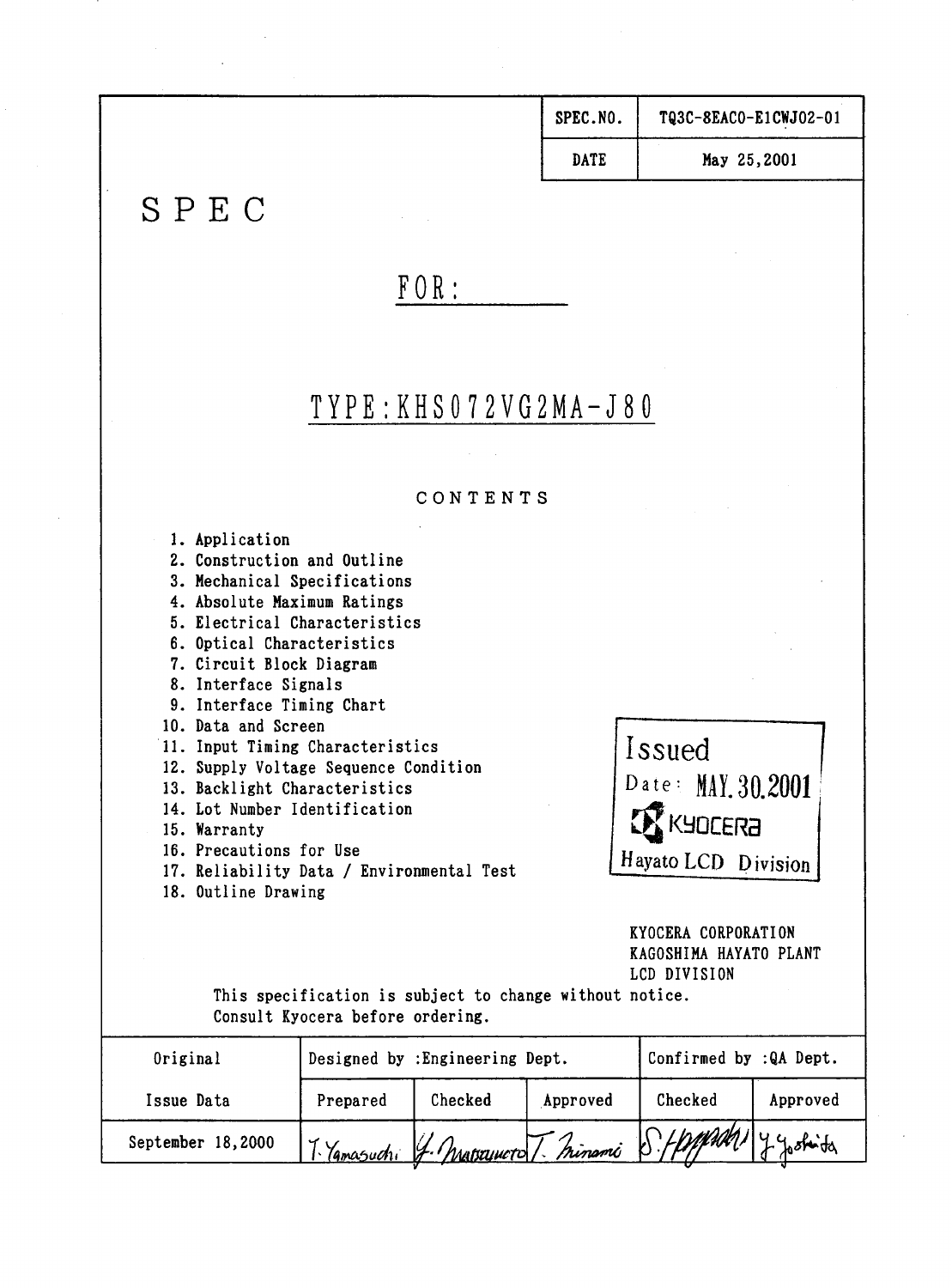# Caution

- 1. This Kyocera LCD module has been specifically designed for use only in electronic devices in the areas of audio control, office automation, industrial control, home appliances, etc. The modules should not be used in medical applications where module failure could result in physical harm or loss of life, and Kyocera expressly disclaims any and all liability relating in any way to the use of the module in such medical applications.
- 2. Customer agrees to indemnify, defend and hold Kyocera harmless from and against any and all actions, claims, losses, damages, liabilities, awards, costs, and expenses, including legal fees, resulting from or arising out of Customer's use, or sale for use, of Kyocera modules in medical applications.
- 3. Kyocera shall have the right, which Customer hereby acknowledges, to immediately scrap or destroy tooling for Kyocera modules for which no Purchase Orders have been received from the Customer in a two-year period.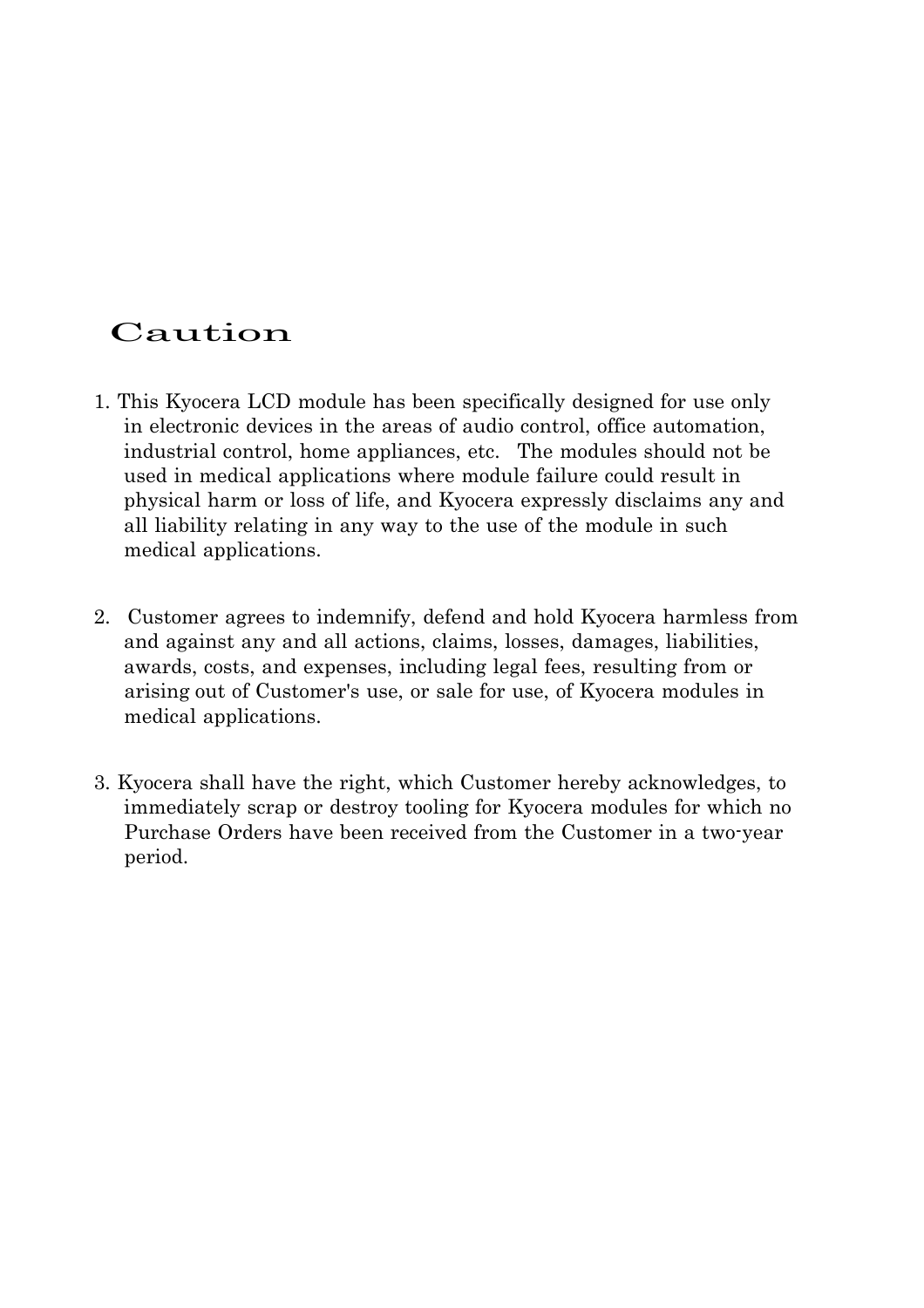|                |             |              |                  | Confirmed by: QA Dept.<br>Designed by: Engineering Dept.                                     |                                       |         |          |  |  |
|----------------|-------------|--------------|------------------|----------------------------------------------------------------------------------------------|---------------------------------------|---------|----------|--|--|
| Date           | Prepared    |              |                  | Checked                                                                                      | Approved                              | Checked | Approved |  |  |
| May 25,2001    |             | T. Yamasuchi |                  | S.Hayach<br><u>Irinomi</u><br>U. marsumoto                                                   |                                       |         |          |  |  |
| Rev. No.       | Date        |              | Page             | Descriptions                                                                                 |                                       |         |          |  |  |
| 0 <sub>1</sub> | May 25,2001 |              |                  | All pages                                                                                    | $\sim$ Change of page layout          |         |          |  |  |
|                |             |              | $\mathbf{1}$     | 2. Construction and outline<br>$\sim$ Add Recommended Inverter                               |                                       |         |          |  |  |
|                |             |              | $\boldsymbol{2}$ | 3. Mechanical specifications<br>$\sim$ Change Mass                                           |                                       |         |          |  |  |
|                |             |              | 5 <sup>5</sup>   | 6-2. Transmissive mode<br>$\sim$ Change Brightness<br>$\sim$ Change Chromaticity coordinates |                                       |         |          |  |  |
|                |             |              | 11               | 9. Interface Timing Chart<br>$\sim$ Add comment                                              |                                       |         |          |  |  |
|                |             |              | 15               | $\sim$ Add comment                                                                           | 12. Supply Voltage Sequence Condition |         |          |  |  |
|                |             |              | 16               | 13. Backlight Characteristics<br>$\sim$ Add comment                                          |                                       |         |          |  |  |
|                |             |              |                  |                                                                                              |                                       |         |          |  |  |
|                |             |              |                  |                                                                                              |                                       |         |          |  |  |
|                |             |              |                  |                                                                                              |                                       |         |          |  |  |
|                |             |              |                  |                                                                                              |                                       |         |          |  |  |
|                |             |              |                  |                                                                                              |                                       |         |          |  |  |
|                |             |              |                  |                                                                                              |                                       |         |          |  |  |
|                |             |              |                  |                                                                                              |                                       |         |          |  |  |
|                |             |              |                  |                                                                                              |                                       |         |          |  |  |
|                |             |              |                  |                                                                                              |                                       |         |          |  |  |
|                |             |              |                  |                                                                                              |                                       |         |          |  |  |
|                |             |              |                  |                                                                                              |                                       |         |          |  |  |
|                |             |              |                  |                                                                                              |                                       |         |          |  |  |
|                |             |              |                  |                                                                                              |                                       |         |          |  |  |
|                |             |              |                  |                                                                                              |                                       |         |          |  |  |
|                |             |              |                  |                                                                                              |                                       |         |          |  |  |
|                |             |              |                  |                                                                                              |                                       |         |          |  |  |
|                |             |              |                  |                                                                                              |                                       |         |          |  |  |
|                |             |              |                  |                                                                                              |                                       |         |          |  |  |

Revision Record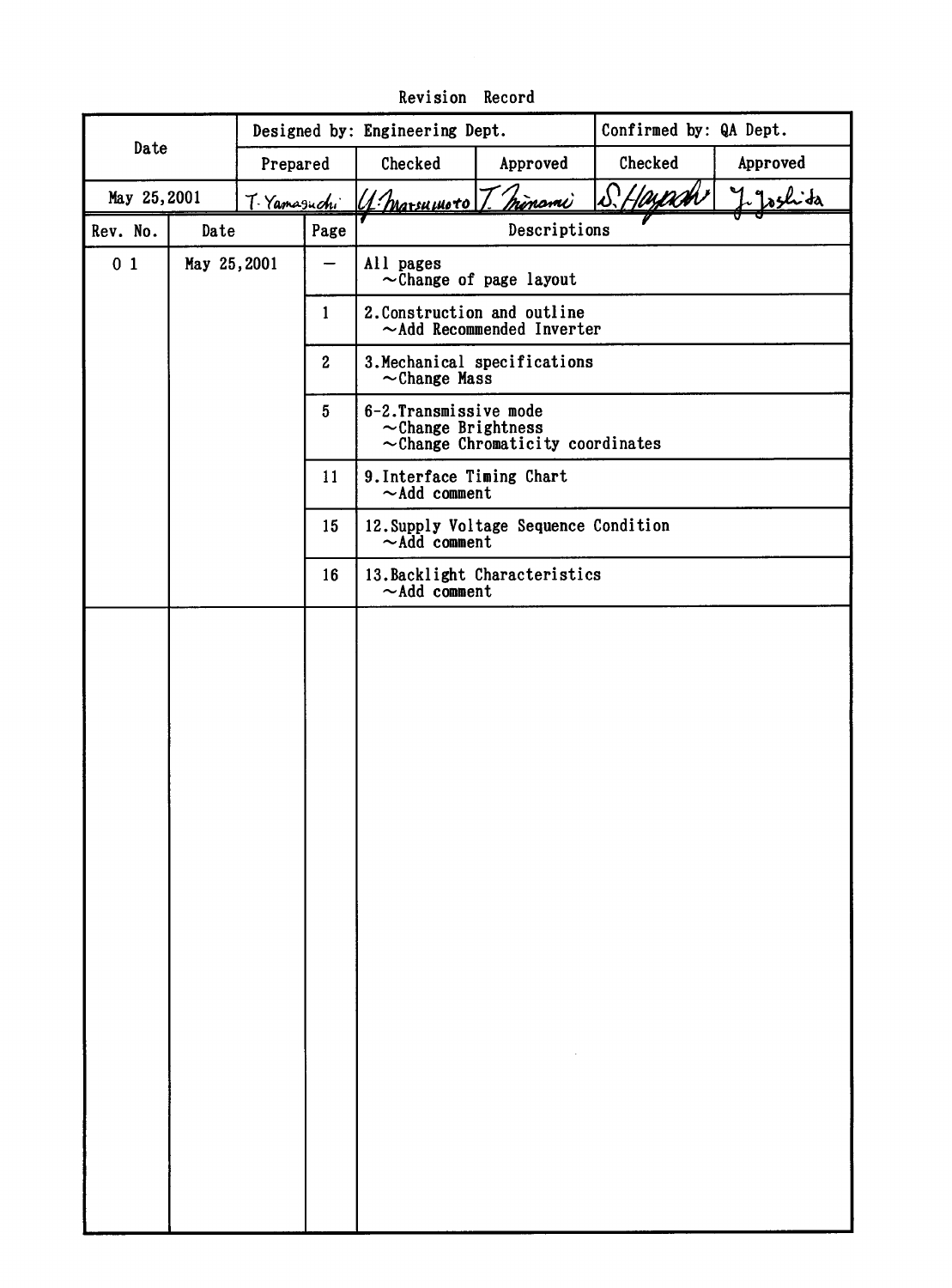#### 1. Application

This data sheet defines the specification for a  $(640\times R.G.B)\times480$  dot, STN Transflective color dot matrix type Liquid Crystal Display with CFL backlight.

#### 2. Construction and Outline

|                  | $(640 \times R. G. B) \times 480$ dots, COB type LCD with CFL backlight.              |
|------------------|---------------------------------------------------------------------------------------|
| Backlight system | : Side-edge type CFL $(2 \text{ tube})$ .                                             |
| Inverter         | : $0$ ption.<br>Recommended Inverter : KCI-12 (MINEBEA ELECTRONICS)<br>or equivalent. |
| Polarizer        | : Glare treatment.                                                                    |
|                  | Additional circuit : Bias voltage circuit, Randomizing circuit, DC-DC converter       |



This drawing is showing conception only.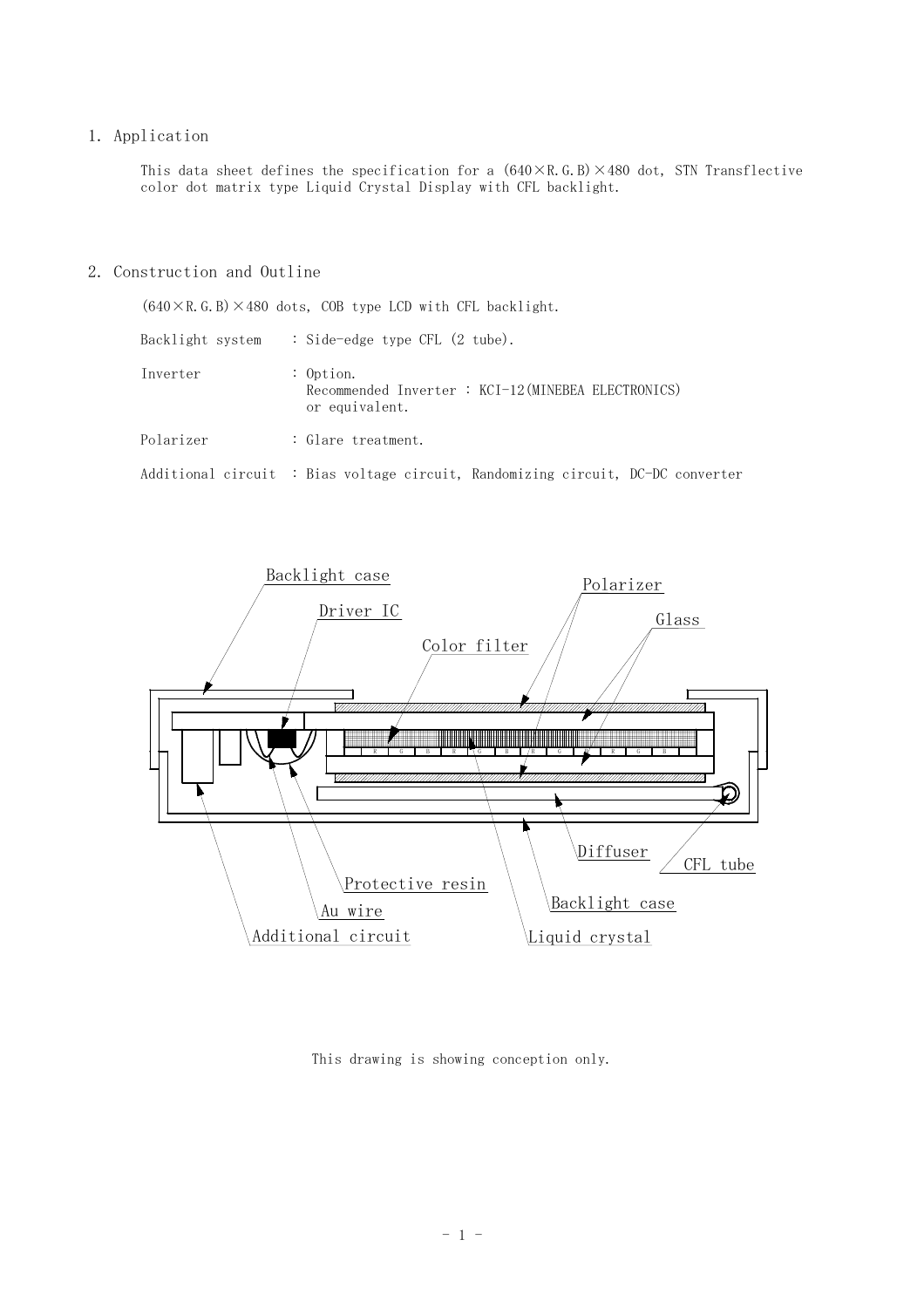#### 3. Mechanical Specifications

| <b>TTEM</b>            | <b>SPECIFICATION</b>                         | <b>UNTT</b> |
|------------------------|----------------------------------------------|-------------|
| Outline dimensions     | 189 (W) $\times$ 134 (H) $\times$ 9.2 (D)    | mm          |
| Effective viewing area | 147.9 (W) $\times$ 111.4 (H)                 | mm          |
| Dot number             | $(640 \times R$ , G, B) $(W) \times 480$ (H) | Dots        |
| Dot size               | $0.056$ (W) $\times$ 0.208 (H)               | mm          |
| Dot pitch              | $0.076$ (W) $\times$ 0.228 (H)               | mm          |
| Display color<br>$*1$  | White $*2$                                   |             |
| Base color<br>$*1$     | $Black *2$                                   |             |
| Mass                   | 370                                          | g           |

\*1 Due to the characteristics of the LC material, the color vary with environmental temperature.

\*2 Negative-type display

Display data "H" :R,G,B Dots ON : White Display data "L" :R,G,B Dots OFF : Black

### 4. Absolute Maximum Ratings

4-1 Electrical absolute maximum ratings

| <b>TTEM</b>                    | SYMBOL       | MIN. | MAX.       | <b>UNIT</b> |
|--------------------------------|--------------|------|------------|-------------|
| Supply voltage for logic       | <b>VDD</b>   |      | 6.0        |             |
| Supply voltage for LCD driving | <b>VCONT</b> |      | <b>VDD</b> |             |
| Input signal voltage<br>$*1$   | Vin          |      | $VDD+0.3$  |             |

\*1 Input signal :CP, LOAD, FRM, DISP, UD0∼UD7, LD0∼LD7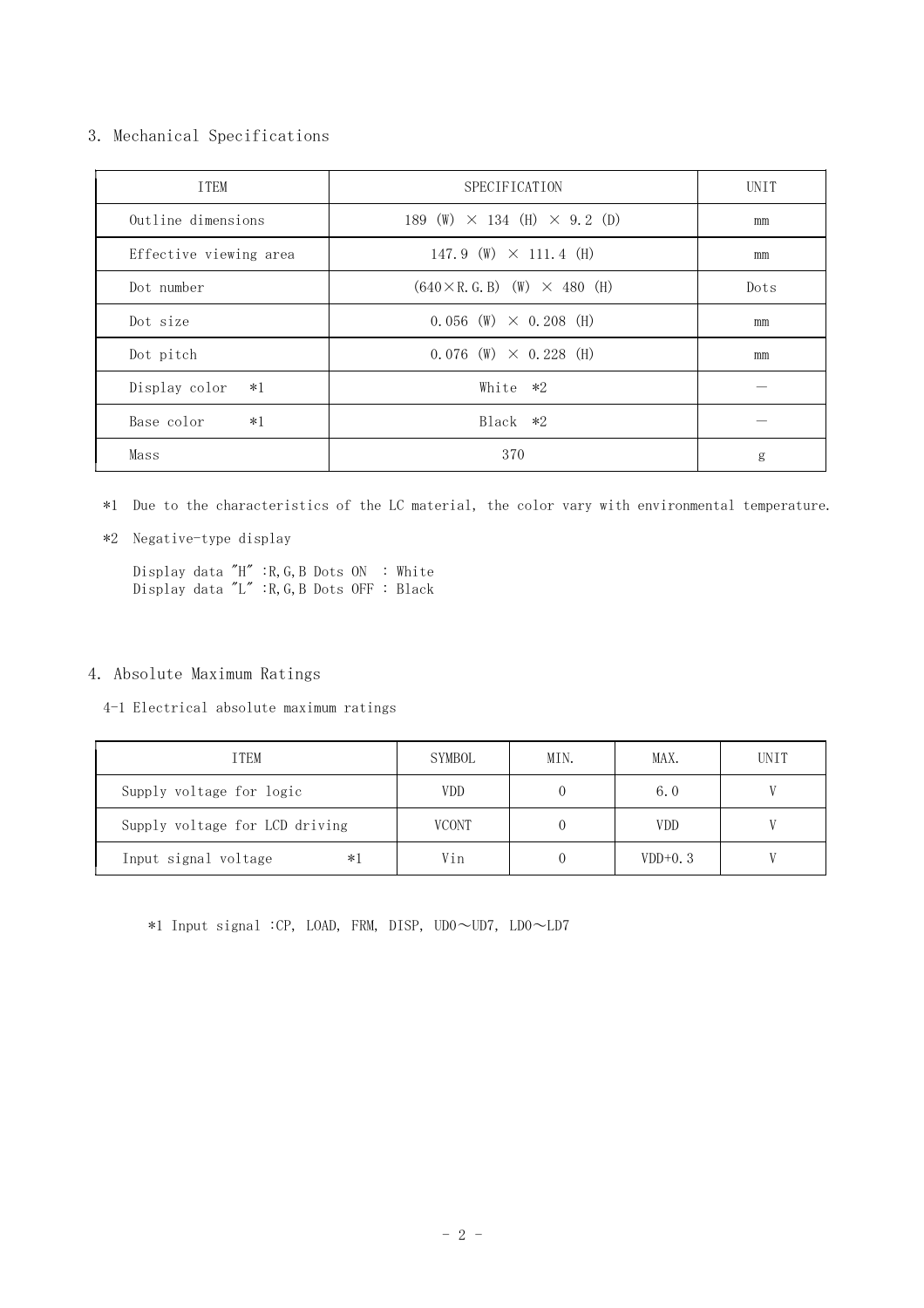4-2 Environmental absolute maximum ratings

| <b>ITEM</b>                   | SYMBOL           | MIN      | <b>MAX</b> | <b>UNIT</b>   |
|-------------------------------|------------------|----------|------------|---------------|
| $*1$<br>Operating temperature | Top              | $\theta$ | 50         | °C            |
| $*2$<br>Storage temperature   | T <sub>sto</sub> | $-20$    | 60         | $\mathcal{C}$ |
| $*3$<br>Operating humidity    | Hop              | 10       | $*4$       | %RH           |
| $*3$<br>Storage humidity      | H <sub>sto</sub> | 10       | $*4$       | %RH           |
| Vibration                     |                  | $*5$     | $*5$       |               |
| Shock                         |                  | $*6$     | $*6$       |               |

\*1 LCD's display quality shall not be guaranteed at the temperature range of : below  $0^{\circ}C$  and upper  $40^{\circ}C$ .

 $*2$  Temp. =  $-20^{\circ}\text{C}$  < 48 h, Temp =  $60^{\circ}\text{C}$  < 168 h Store LCD panel at normal temperature/humidity. Keep it free from vibration and shock. LCD panel that is kept at low or high temperature for a long time can be defective due to the other conditions, even if the temperature satisfies standard.

\*3 Non-condensation.

 $*4$  Temp.  $\leq 40^{\circ}$ C, 85% RH Max. Temp.  $> 40^{\circ}$ C, Absolute Humidity shall be less than 85%RH at 40°C.

\*5

| Frequency       | $10\sim55$ Hz              | Converted to<br>$\alpha$ acceleration value: |
|-----------------|----------------------------|----------------------------------------------|
| Vibration width | $0.15$ mm                  | $(0.3 \sim 9 \text{ m/s}^2)$                 |
| Interval        | $10 - 55 - 10$ Hz 1 minute |                                              |

2 hours in each direction X/Y/Z (6 hours as total) EIAJ ED-2531

 $*6$  Acceleration: 490 m/s<sup>2</sup> Pulse width : 11 ms 3 times in each direction :  $\pm X/\pm Y/\pm Z$ . EIAJ ED-2531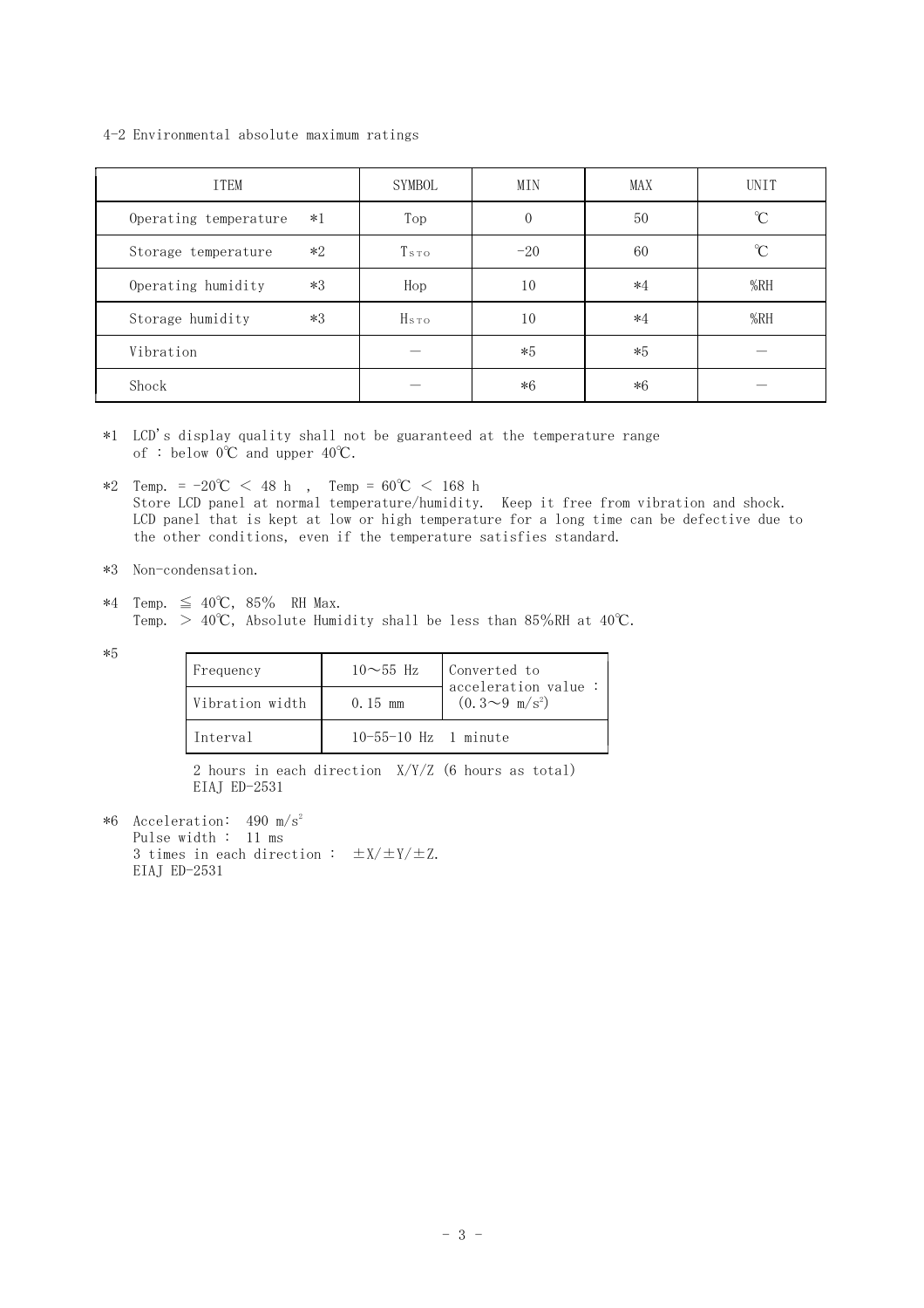## 5. Electrical Characteristics

Temp. =  $25^{\circ}\text{C}$ , VDD = +3.3V  $\pm$  0.3V

| <b>ITEM</b>                              | SYMBOL       | CONDITION      | MIN.     | TYP. | MAX.       | <b>UNIT</b> |
|------------------------------------------|--------------|----------------|----------|------|------------|-------------|
| Supply voltage for logic                 | <b>VDD</b>   |                | 3.0      | 3.3  | 3.6        | V           |
| LCD driving voltage<br>$*1$              | $Vop =$      | $0^{\circ}C$   | 0.80     |      |            | V           |
|                                          | <b>VCONT</b> | 25 °C          | 1.35     | 1.95 | 2.55       | V           |
|                                          |              | $50^{\circ}$ C |          |      | 2.80       | V           |
| Input voltage                            | Vin          | "H" level      | 0.8VDD   |      | <b>VDD</b> | V           |
|                                          |              | "L" level      | $\theta$ |      | 0.2VDD     | V           |
| Clock frequency                          | f cp         |                | 4.03     | 4.32 | 10.0       | MHz         |
| $*2$<br>Frame frequency                  | $f$ $FRM$    |                | 70       | 75   | 80         | Hz          |
| Current consumption<br>$*3$<br>for logic | IDD          |                |          | 126  | 189        | mA          |
| Power consumption                        | Pdisp        |                |          | 416  | 624        | mW          |

- \*1 Maximum contrast ratio is obtained by adjusting the LCD supply voltage ( Vop= VCONT ) for driving LCD.
- \*2 In consideration of display quality, it is recommended that frame frequency is set in the range of 70-80Hz. When you have to use higher frame and clock frequencies, confirm the LCD's performance and quality prior to finalizing the frequency values: Generally,as frame and clock frequencies become higher current consumption will get bigger and display quality will be degraded.
- \*3 Display high frequency pattern, ( see below ).  $VDD = 3.3V$ ,  $Vop = VCONT$ ,  $f_{FRM} = 75 Hz$ ,  $fcp = 4.32 MHz$ Pattern:

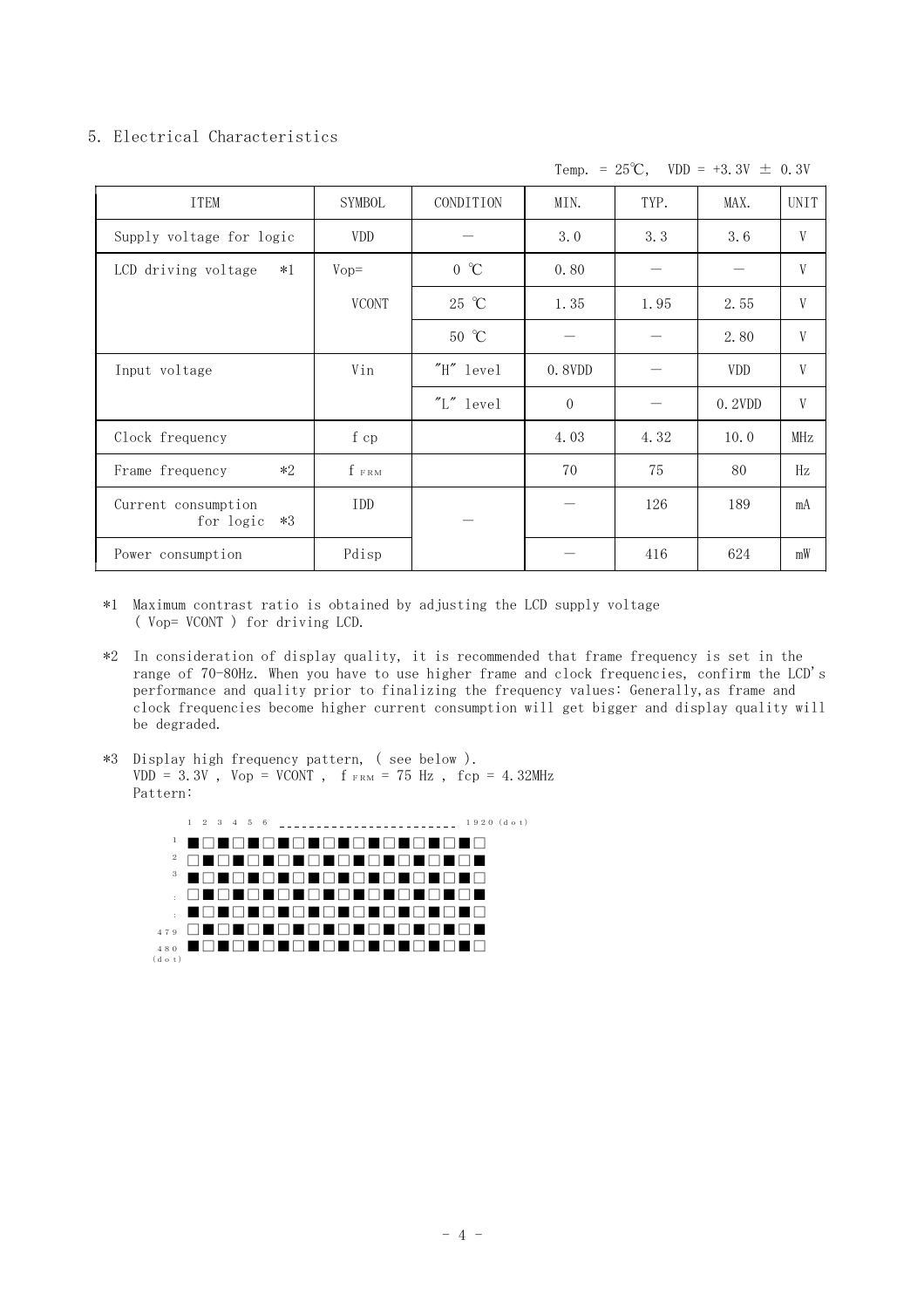#### 㧢㧚Optical Characteristics

#### 6-1. Reflective mode

Measuring Spot =  $\phi$ 6mm, Temp. = 25°C

| <b>ITEM</b>    |      | SYMBOL    | MIN.<br>TYP.<br>CONDITION |     |     | MAX. | <b>UNIT</b> |
|----------------|------|-----------|---------------------------|-----|-----|------|-------------|
| Response       | Rise | Tr        | $\theta = \phi = \theta$  |     | 200 | 300  | ms          |
|                | Down | Td        | $\theta = \phi = \theta$  |     | 150 | 250  | ms          |
| Contrast ratio |      | CR        | $\theta = \phi = \theta$  | 2.5 | 5.0 |      |             |
| Reflectance    |      | $\varrho$ |                           | 1.5 | 3.0 |      |             |

Optimum contrast is obtained by adjusting the LCD driving voltage(Vop) while at the viewing angle of  $\theta = \phi = 0^{\circ}$ .

### 6-2.Transmissive mode

| <b>ITEM</b>           |       | <b>SYMBOL</b> |                             | CONDITION                   | MIN.              | TYP.              | MAX. | <b>UNIT</b> |
|-----------------------|-------|---------------|-----------------------------|-----------------------------|-------------------|-------------------|------|-------------|
| Response              | Rise  | Tr            |                             | $\theta = \phi = 0^{\circ}$ | $\qquad \qquad -$ | 200               | 300  | ms          |
| time                  | Down  | Td            |                             | $\theta = \phi = 0^{\circ}$ |                   | 150               | 250  | $\rm ms$    |
| Viewing angle range   |       | $\theta$      |                             | $\phi = 0^{\circ}$          | $-30$             | $\qquad \qquad -$ | 40   | deg.        |
|                       |       | $\phi$        | $CR \geq 2$                 | $\theta = 0^{\circ}$        | $-50$             |                   | 50   | deg.        |
| Contrast ratio        |       | $\mathrm{CR}$ |                             | $\theta = \phi = 0^{\circ}$ | 7.5               | 15.0              |      |             |
| Brightness (IL=5.0mA) |       | L             |                             |                             | 110               | 160               |      | $cd/m^2$    |
| Chromaticity          | Red   | $\mathbf X$   | $\theta = \phi = 0^{\circ}$ |                             | 0.33              | 0.38              | 0.43 |             |
| coordinates           |       | y             |                             |                             | 0.22              | 0.27              | 0.32 |             |
|                       | Green | $\mathbf X$   | $\theta = \phi = 0^{\circ}$ |                             | 0.23              | 0.28              | 0.33 |             |
|                       |       | y             |                             |                             | 0.33              | 0.38              | 0.43 |             |
|                       | Blue  | $\mathbf X$   | $\theta = \phi = 0^{\circ}$ |                             | 0.14              | 0.19              | 0.24 |             |
|                       |       | y             |                             |                             | 0.12              | 0.17              | 0.22 |             |
|                       | White | $\mathbf X$   |                             | $\theta = \phi = 0^{\circ}$ | 0.24              | 0.29              | 0.34 |             |
|                       |       | y             |                             |                             | 0.26              | 0.31              | 0.36 |             |
|                       | Black | $\mathbf X$   |                             | $\theta = \phi = 0^{\circ}$ | 0.17              | 0.22              | 0.27 |             |
|                       |       | y             |                             |                             | 0.10              | 0.15              | 0.20 |             |

Measuring Spot =  $\phi$ 6mm, Temp. = 25°C

Optimum contrast is obtained by adjusting the LCD driving voltage(Vop) while at the viewing angle of  $\theta = \phi = 0^{\circ}$ .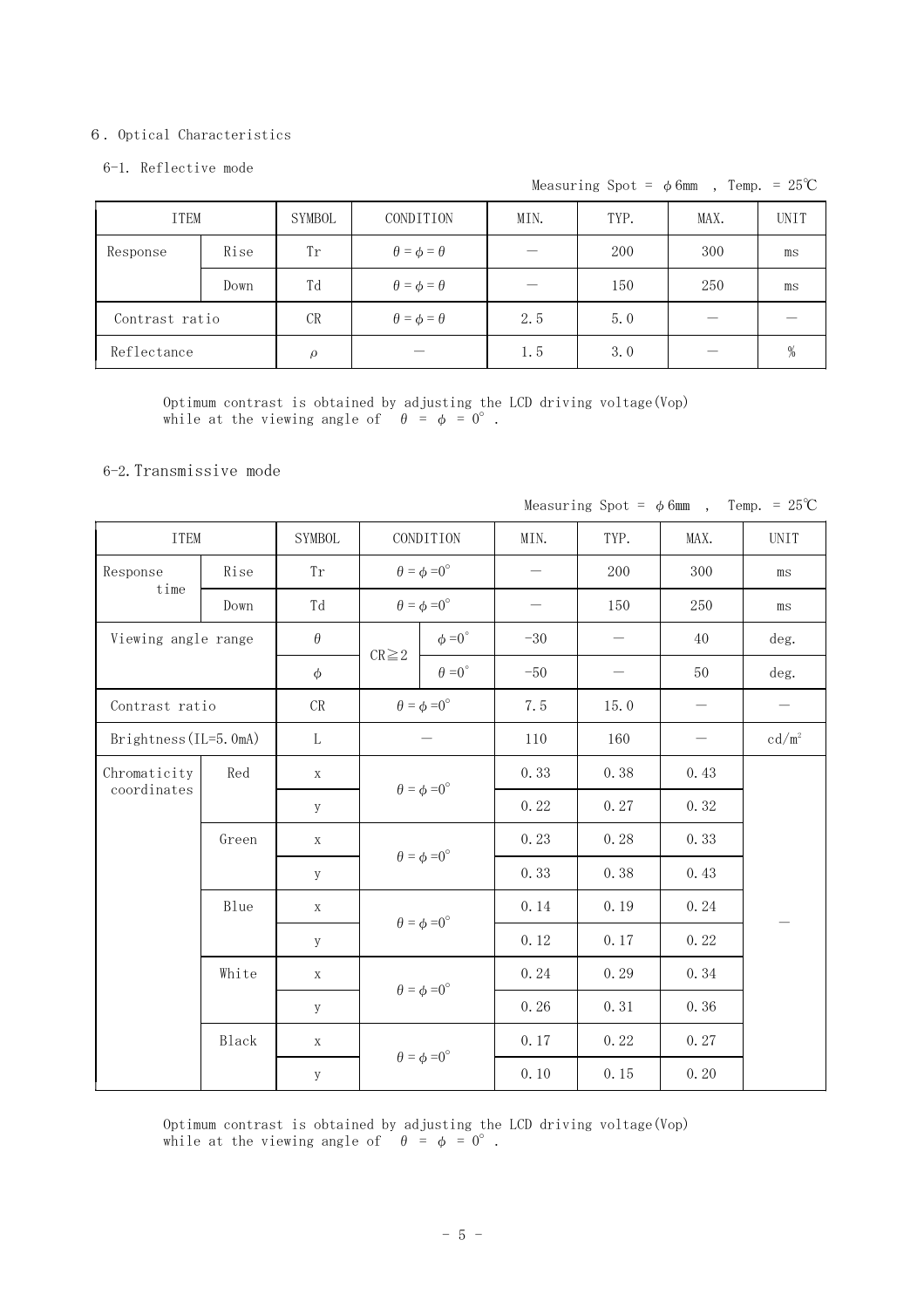## 6-3. Definition of Vop



6-4. Definition of response time



6-5. Definition of viewing angle



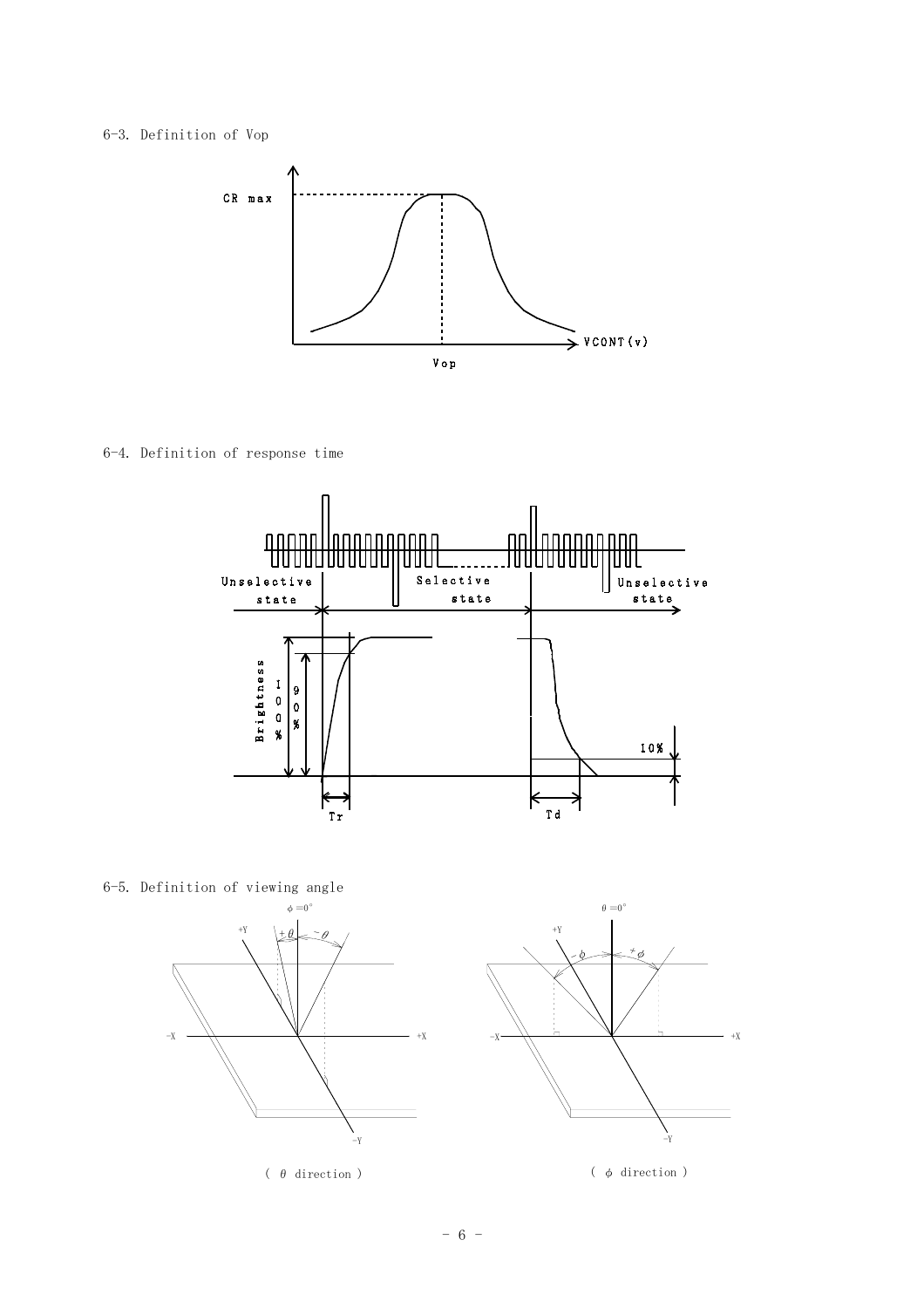#### 6-6. Measurement method of reflectance



6-7.Definition of Contrast (Reflective Mode)

$$
CR(Contrast) = \frac{Reflection~Brightness~at~all~pixels~"White"
$$
  
Referation~Brightness at all pixels "Black"

6-8.Definition of Contrast (Transmissive Mode)

$$
CR(Contrast) = \frac{Brightness at all pixels "White" +Brightness at all pixels "Black" +
$$

6-9.Definition of Reflectance:

Measured Reflection Brightness

 $\rho$  (Reflectance)=  $\longrightarrow \times 100\binom{0}{0}$ 

Reflection Brightness against Standard White Board

6-10. Measuring points



1) Rating is defined as the average brightness inside the viewing area.

2) 30 minutes after CFL is turned on. (Ambient Temp.=25°C)

3) The inverter should meet the eccentric conditions;

-Sine, symmetric waveform without spike in positive and negative.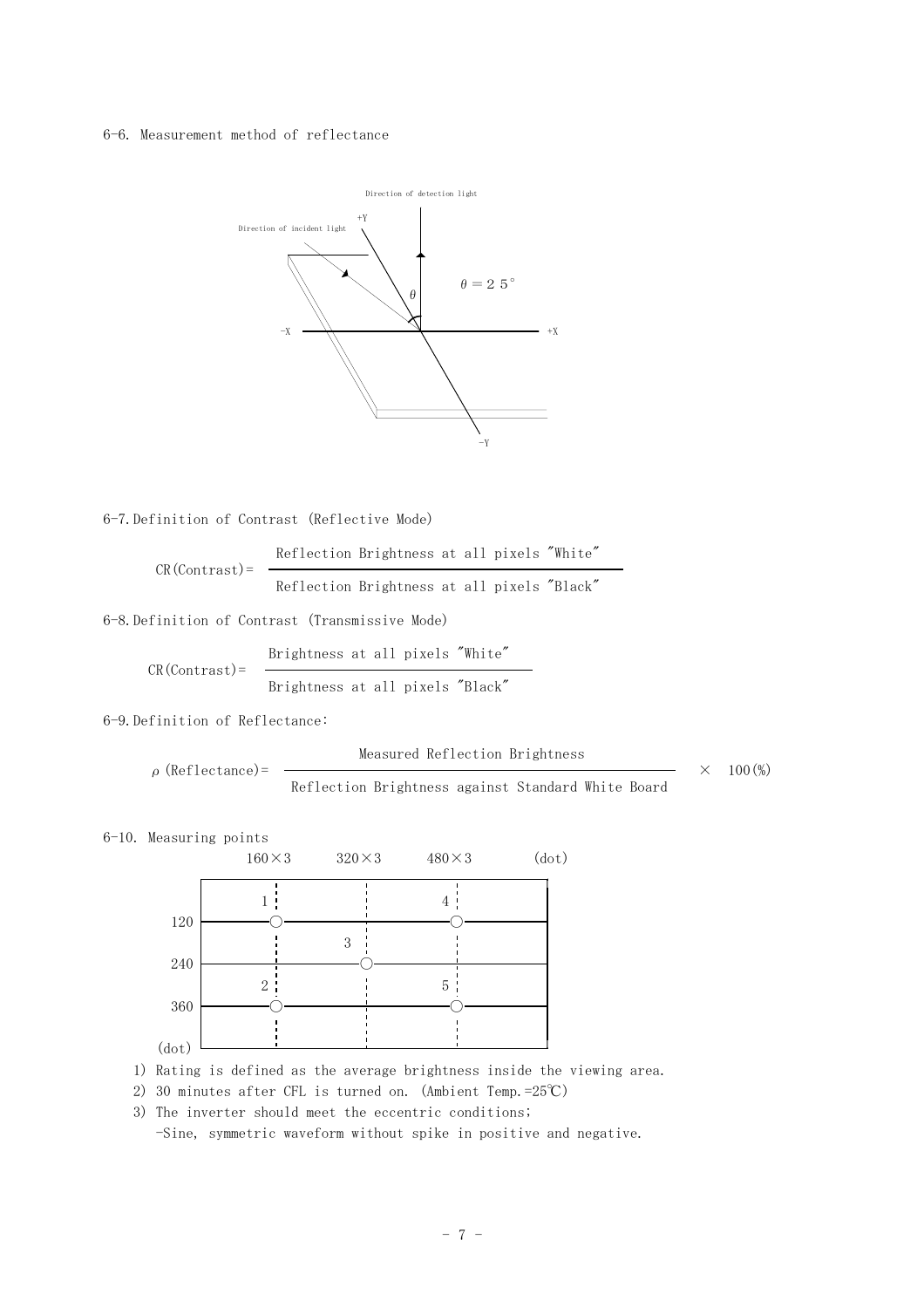## 7. Circuit Block Diagram

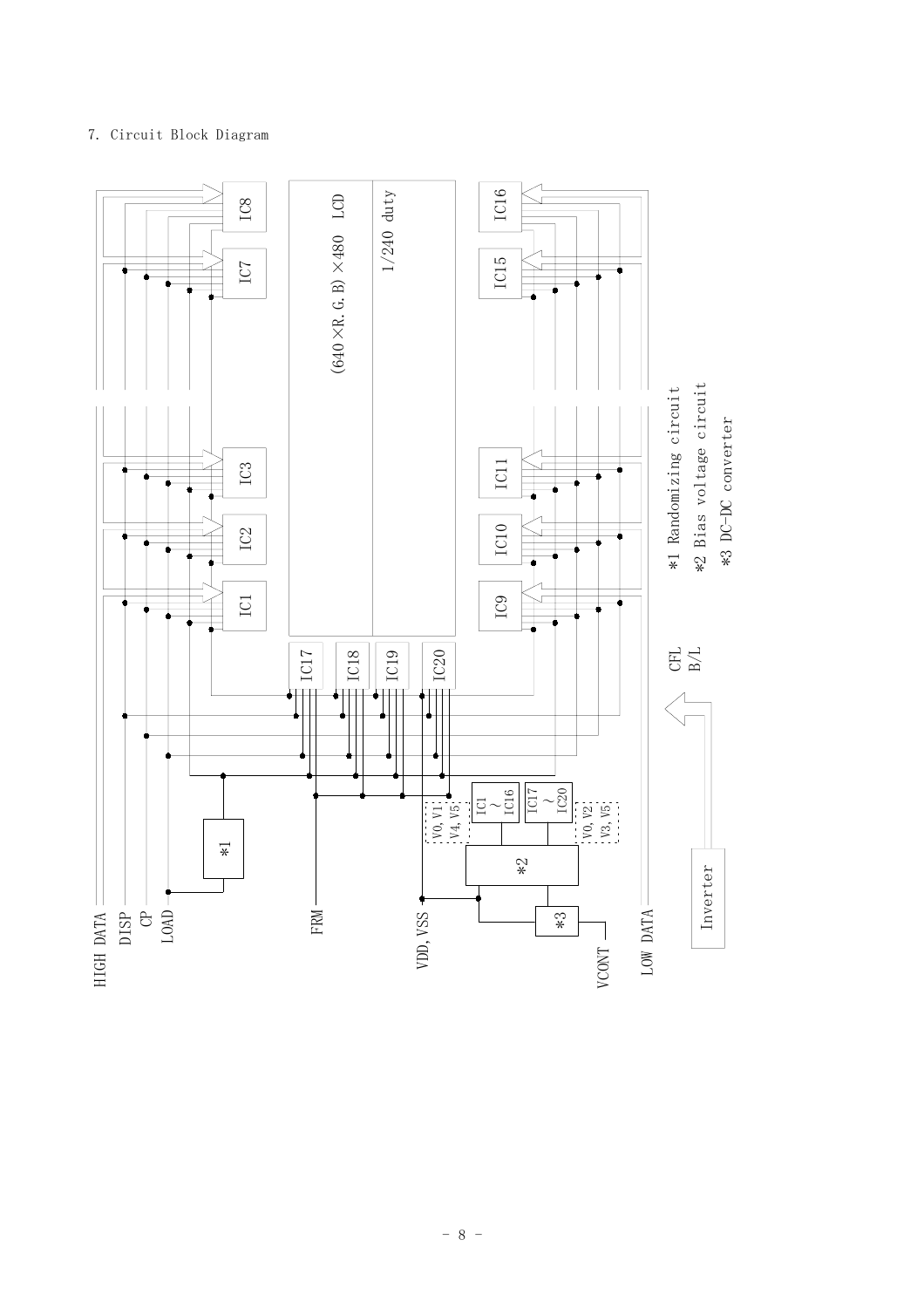## 7-1. Power supply

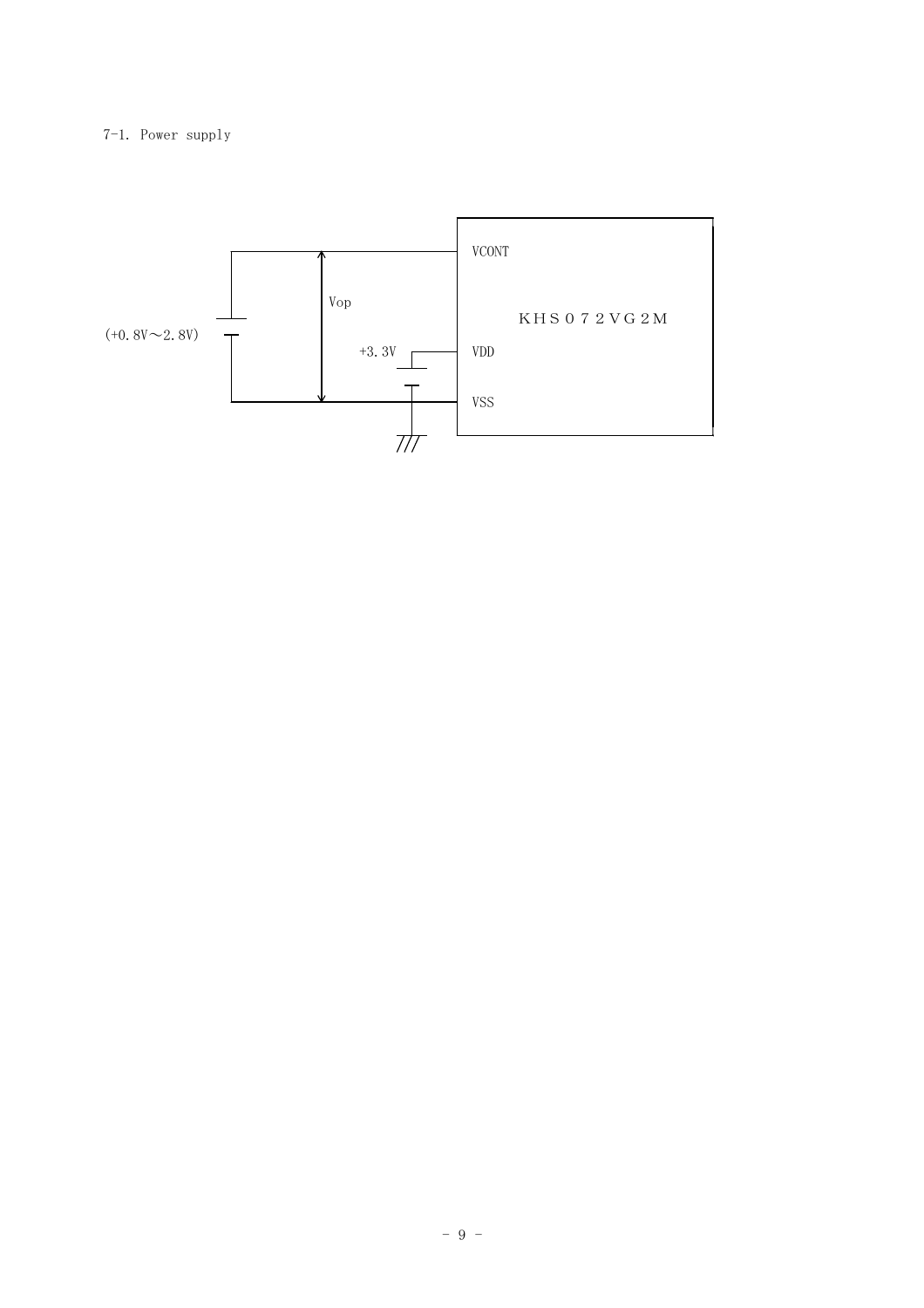## 8. Interface signals

8-1. LCD

| PIN NO.         | <b>SYMBOL</b>   | DESCRIPTION                                  | LEVEL                         |
|-----------------|-----------------|----------------------------------------------|-------------------------------|
|                 | LD4             | Display data (Lower column)                  | $H(0N)$ , $L(0FF)$            |
| $\overline{2}$  | <b>VSS</b>      | <b>GND</b>                                   |                               |
| 3               | LD <sub>5</sub> | Display data (Lower column)                  | H(0N), L(0FF)                 |
| $\overline{4}$  | <b>FRM</b>      | Synchronous signal for driving scanning line | H                             |
| $\overline{5}$  | LD <sub>6</sub> | Display data (Lower column)                  | H(0N), L(OFF)                 |
| $\overline{6}$  | <b>LOAD</b>     | Data signal latch clock                      | $H \rightarrow L$             |
| $\overline{7}$  | LD7             | Display data (Lower column)                  | H(0N), L(0FF)                 |
| $8\,$           | <b>VSS</b>      | GND                                          |                               |
| 9               | <b>VSS</b>      | <b>GND</b>                                   |                               |
| 10              | CP              | Data signal shift clock                      | $H \rightarrow L$             |
| $\overline{11}$ | LD0             | Display data (Lower column)                  | $H(0N)$ , $L(0FF)$            |
| $\overline{12}$ | <b>VCONT</b>    | LCD adjust voltage                           |                               |
| 13              | LD1             | Display data (Lower column)                  | H(0N), L(0FF)                 |
| $\overline{14}$ | VDD             | Power supply for logic                       |                               |
| 15              | <b>VSS</b>      | GND                                          |                               |
| 16              | <b>VDD</b>      | Power supply for logic                       |                               |
| $\overline{17}$ | LD2             | Display data (Lower column)                  | $H(0N)$ , $L(OFF)$            |
| 18              | <b>DISP</b>     | Display control signal                       | $H(0N)$ , $L(0FF)$            |
| 19              | LD <sub>3</sub> | Display data (Lower column)                  | $\overline{H(0N)}$ , $L(OFF)$ |
| 20              | NC              | No connect                                   |                               |
| $\overline{21}$ | <b>VSS</b>      | GND                                          |                               |
| $\overline{22}$ | HD3             | Display data (Upper column)                  | $H(0N)$ , $L(0FF)$            |
| 23              | HD4             | Display data (Upper column)                  | $H(0N)$ , $L(0FF)$            |
| 24              | HD2             | Display data (Upper column)                  | $H(0N)$ , $L(OFF)$            |
| $\overline{25}$ | HD5             | Display data (Upper column)                  | H(0N), L(0FF)                 |
| $26\,$          | HD1             | Display data (Upper column)                  | $H(0N)$ , $L(0FF)$            |
| 27              | <b>VSS</b>      | <b>GND</b>                                   |                               |
| $\overline{28}$ | HDO             | Display data (Upper column)                  | $H(0N)$ , $L(0FF)$            |
| 29              | HD6             | Display data (Upper column)                  | $H(0N)$ , $L(0FF)$            |
| $\overline{30}$ | <b>VSS</b>      | $\operatorname{GND}$                         |                               |
| 31              | HD7             | Display data (Upper column)                  | $H(0N)$ , $L(0FF)$            |

| LCD side connector                                    | : $DF9B-31P-1V$ (HIROSE) |  |
|-------------------------------------------------------|--------------------------|--|
| Recommended matching connector : DF9B-31S-1V (HIROSE) |                          |  |

8-2. CFL

| PIN.<br>No | <b>SYMBOL</b>    | <b>DESCRIPTION</b>                           | LEVEL                    |
|------------|------------------|----------------------------------------------|--------------------------|
|            | HV               | CFL<br>for<br>suppl<br>$\mathbf{v}$<br>Power | АU                       |
|            | <b>ATC</b><br>NU | __                                           | $\overline{\phantom{a}}$ |
|            | GND              | Ground<br>lıne(from ınverter)                | $\overline{\phantom{a}}$ |

| LCD side connector             | $:$ BHR-03VS-1              | (TST) |
|--------------------------------|-----------------------------|-------|
| Recommended matching connector | : $SM02-(8.0)B-BHS-1$ (JST) |       |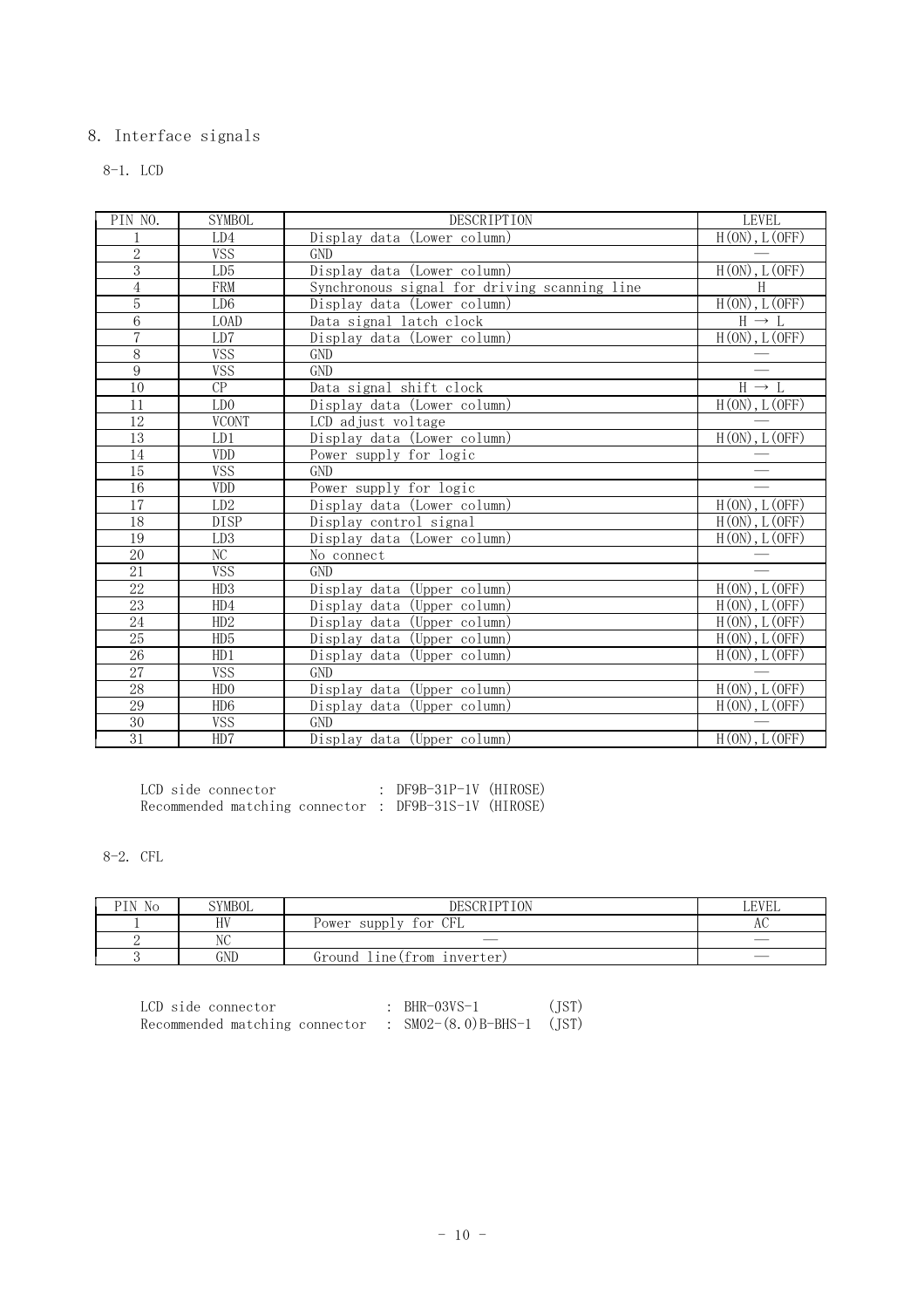## 9. Interface Timing Chart



\* The cycle of load signal should be stable and continuously applied without interruption. \* The above-mentioned timing chart shows a reference to set up a LCD module, not an electrical rating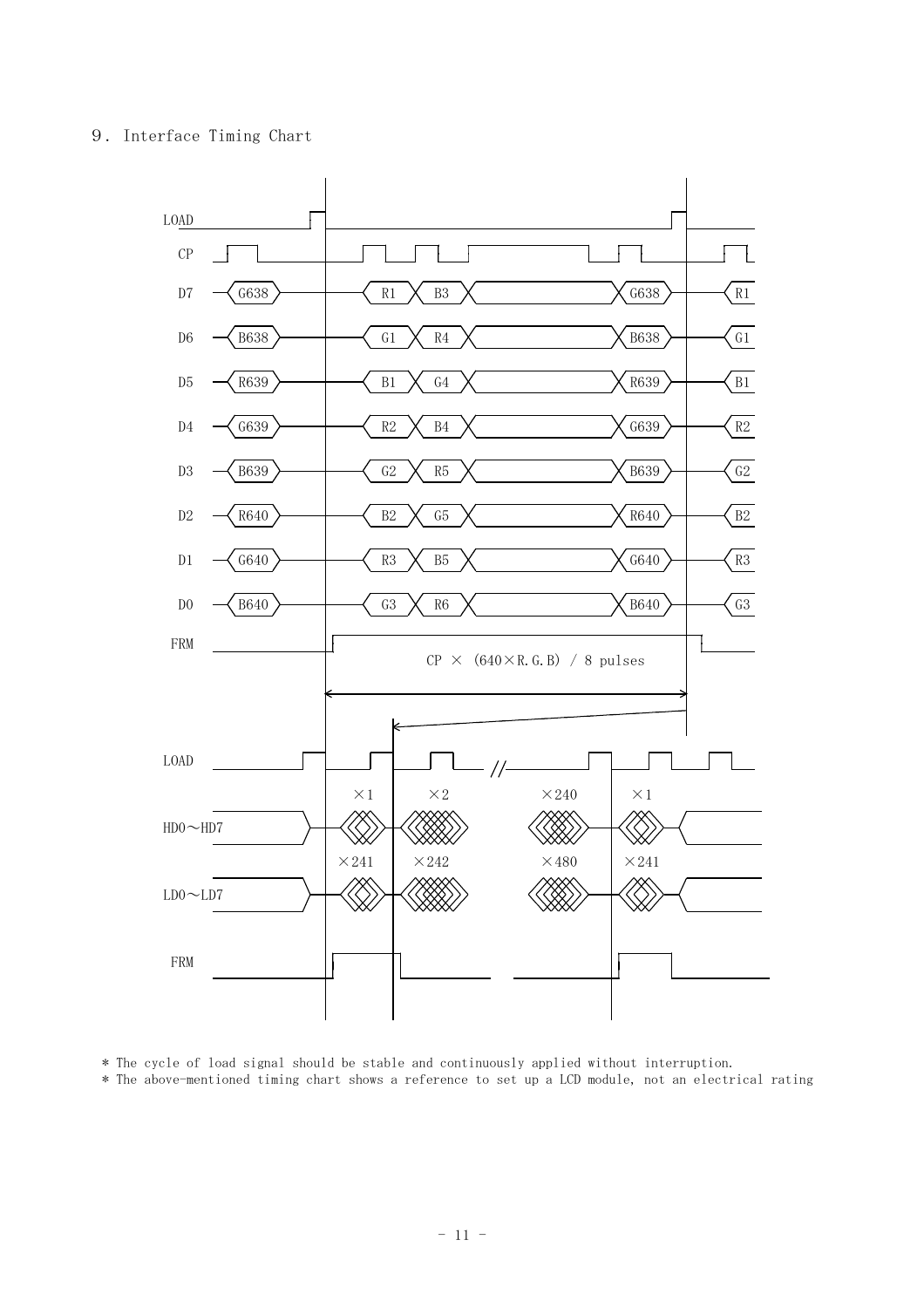## 10. Data and Screen

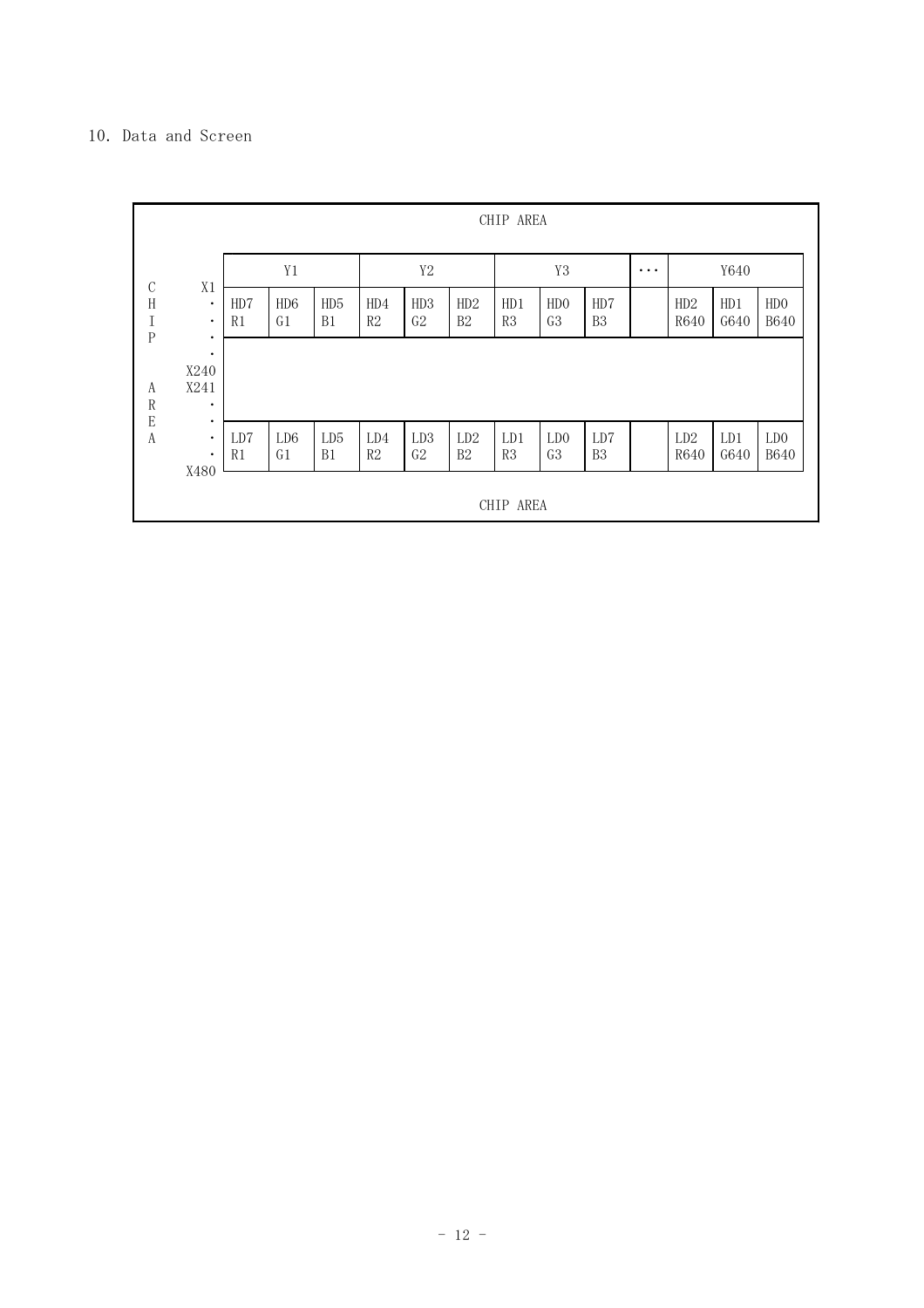## 11. Input Timing Characteristics



- 13 -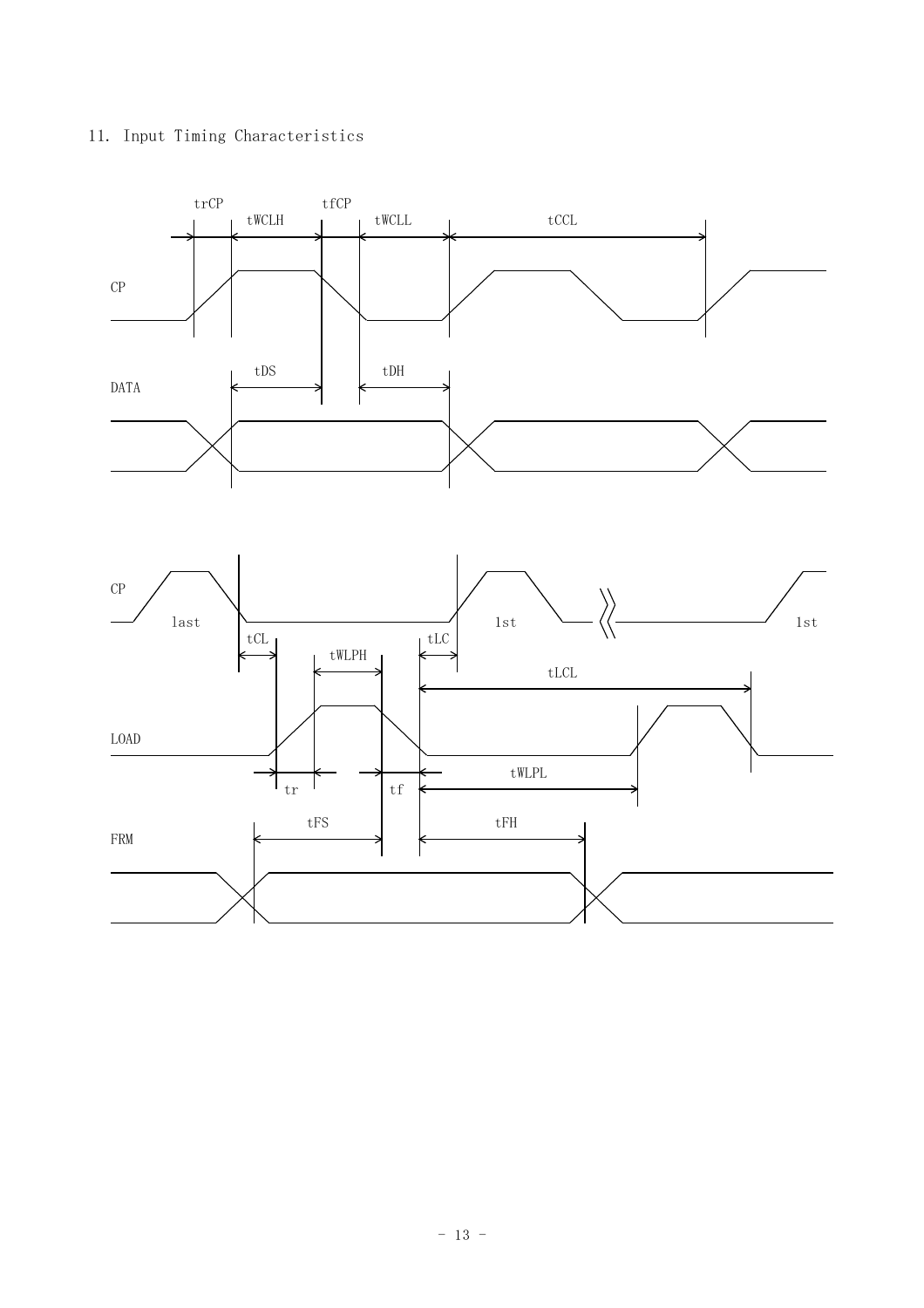#### 11-1. Switchig characteristics

| <b>ITEM</b>                              | <b>SYMBOL</b>               | MIN.      | MAX. | <b>UNIT</b> |
|------------------------------------------|-----------------------------|-----------|------|-------------|
| CP Cycle<br>$*1, *2$                     | tCCL                        | 100       |      | ns          |
| CP "H" Pulse Width<br>$*2$               | tWCLH                       | 40        |      | ns          |
| CP "L" Pulse Width<br>$*2$               | tWCLL                       | 40        |      | ns          |
| CP Rise Up Time<br>$*2$                  | trCP                        |           | 30   | ns          |
| CP Fall Down Time<br>$*2$                | tfCP                        |           | 30   | ns          |
| Data Set Up Time                         | tDS                         | 30        |      | ns          |
| Data Hold Time                           | tDH                         | 20        |      | ns          |
| LOAD "H" Pulse Width                     | tWLPH                       | 100       |      | ns          |
| LOAD "L" Pulse Width                     | tWLPL                       | 4900      |      | ns          |
| LOAD Cycle<br>$*3$                       | tLCL                        | 5000      |      | ns          |
| CP→LOAD Delay Time                       | tCL                         | $\Omega$  |      | ns          |
| $LOAD \rightarrow CP$ Delay Time<br>$*4$ | $\ensuremath{\mathrm{tLC}}$ | 200-tWLPH |      | ns          |
| Input Signal Rise Up Time                | tr                          |           | 30   | ns          |
| Input Signal Fall Down Time              | tf                          |           | 30   | ns          |
| FRM Data Set Up Time                     | tFS                         | 100       |      | ns          |
| FRM Data Hold Time                       | tFH                         | 30        |      | ns          |

Input Characteristics ; VDD = +3.3V  $\pm$  0.3V, Temp. = 25 °C

\*1 CP Cycle is adjust so that FRM signal is 75Hz.

```
*2 The formula of condition
     \textcircled{1} trCP + tfCP \leq tCCL - (tWCLH + tWCLL)
     ② trCP,tfCP \leq 30 ns
Please use on condition that (1), (2) are filled.
```

```
*3 LOAD Cycle is const.
```
 $*4$  tLC  $\geq 0$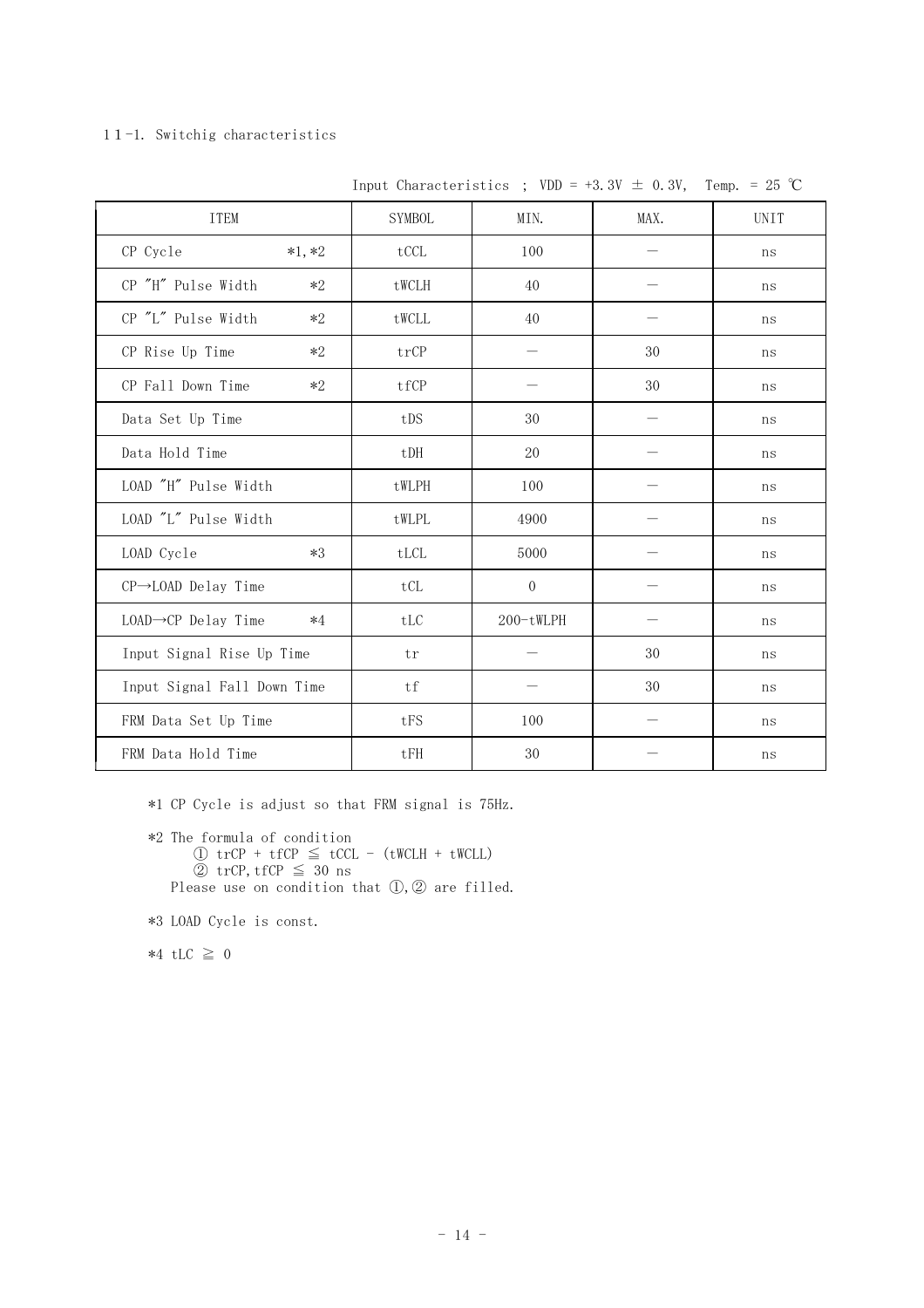#### 12. Supply Voltage Sequence Condition

DO NOT apply DC voltage to the LCD panel. DC voltage induce irreversible electrochemical reactions and reduce LCD life. Always follow the power supply ON/OFF sequence of VDD first, input signal second, VCONT third and finally DISP.

This will prevent DC driving of the LCD or CMOS LSI latch up as shown below.



- \*1 Take interval time for minimum 500ms once you cut off the Disp signal.
- \* Input signal : CP, LOAD, FRM, HDO $\sim$ HD7, LDO $\sim$ LD7
- \* Control the supply voltage sequence not to float all signal line when the LCD panel is driving.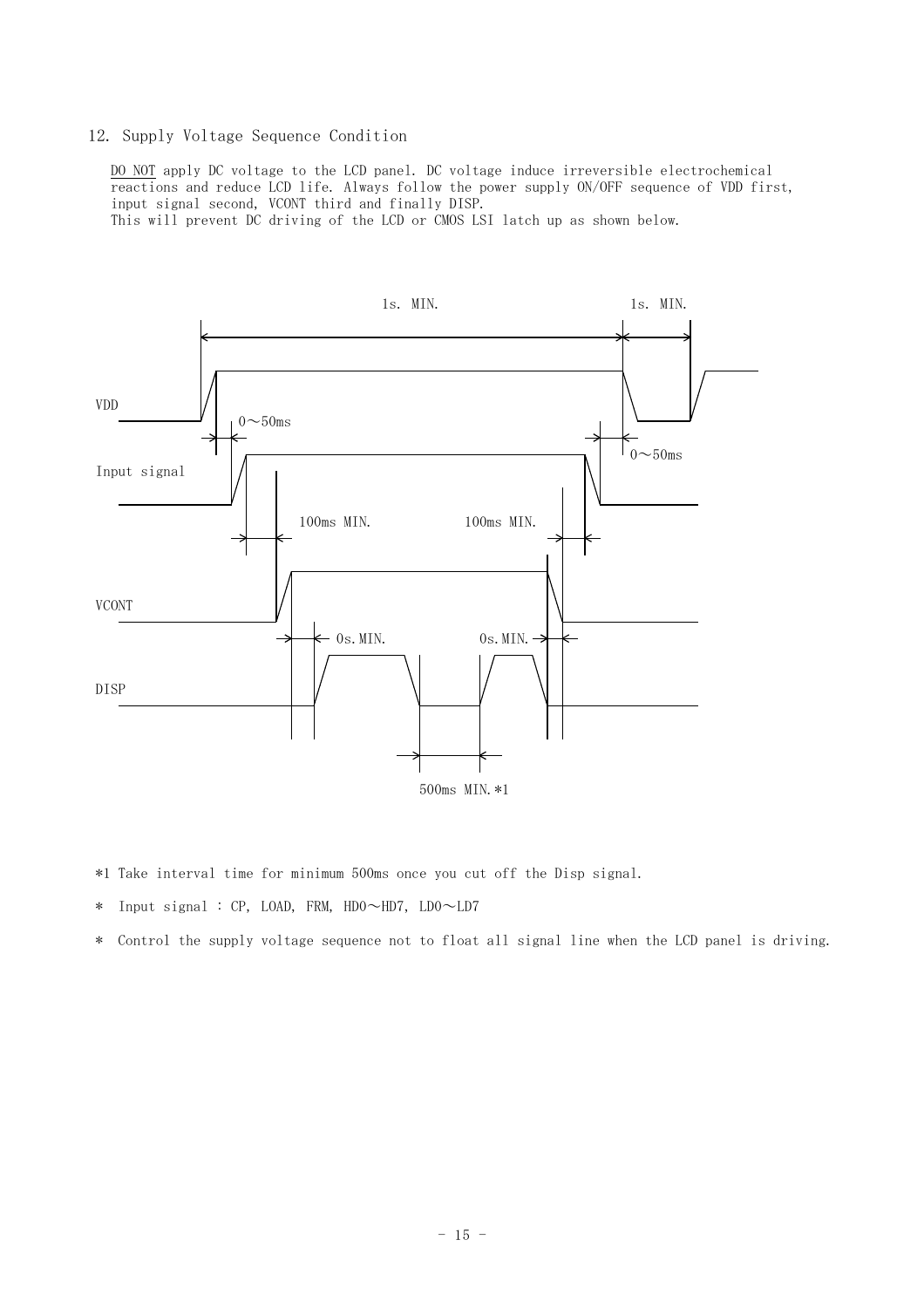## 13. Backlight Characteristics

### CFL ratings

Temp. =  $25^{\circ}C$ 

| <b>TTEM</b>                                 | SYMBOL    | MIN.             | TYP.             | MAX.             | <b>NOTE</b>  |
|---------------------------------------------|-----------|------------------|------------------|------------------|--------------|
| Starting discharge Voltage<br>$*1$          | <b>VS</b> |                  |                  | 915 Vrms.        | $0^{\circ}C$ |
|                                             |           |                  |                  | 610 Vrms.        | 25 °C        |
| Discharging tube current *2,*3              | TL.       | $2.0$ m $Arms$ . | $5.0$ m $Arms$ . | $6.0$ m $Arms$ . |              |
| Discharging tube voltage                    | VL        |                  | 390 Vrms.        |                  |              |
| Operating life<br>$*4$<br>$(IL=5.0$ mArms.) | T         | 36,000 h         | 54,000 h         |                  |              |
| Operating frequency                         | F         | $20$ kHz         |                  | $100$ kHz        |              |

- \*1 The Non-load output voltage (VS) of the inverter should be designed to have some margin, because VS may increase due to the leak current which may be caused by wiring of CFL cables. (Reference value: 1190 Vrms MIN.)
- \*2 We recommend that you should set the discharging tube current at lower than typical value so as to prevent the heat accumulation of CFL tube from deteriorating a performance of the LCD.
- \*3 Do not apply more than 6.0mA discharging tube current. Becouse CFL maybe broken due to over current.
- \*4 When the illuminance or quantity of light has decreased to 50 % of the initial value. Average life time of CFL will be decreased when LCD is operating at lower and higher temperature.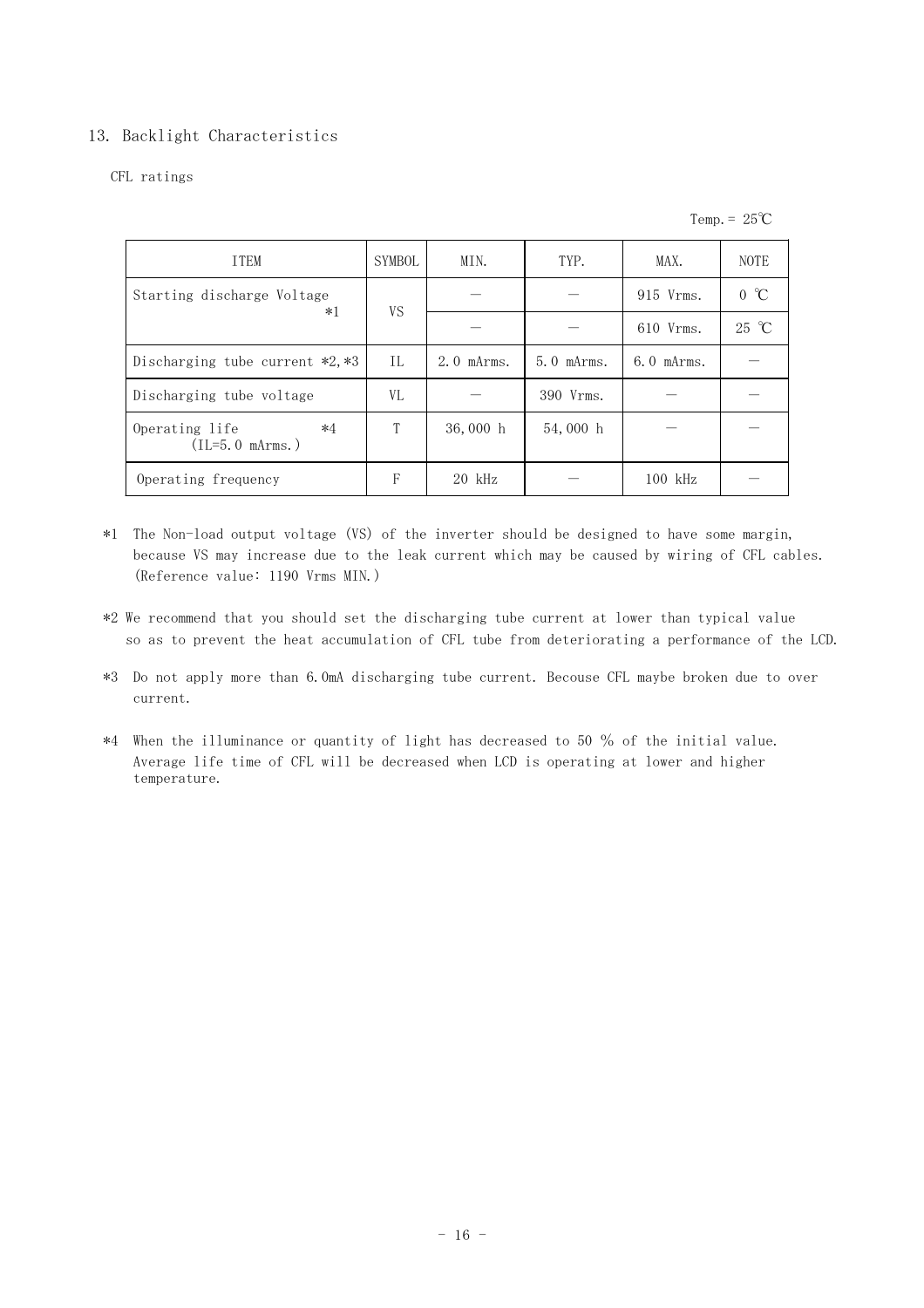#### 14. Lot Number Identification

The lot number shall be indicated on the back of the backlight case of each LCD.

 $KHS 0 7 2 VG 2MA-J 8 0 - \Box \Box - \Box$ 



| YEAR | 2001 | 2002 | 2003 | 2004 | 2005 | 2006 |
|------|------|------|------|------|------|------|
| CODE |      |      |      | ᅩ    | ౿    | ◡    |

| <b>MONTH</b> | JAN. | FEB.           | MAR. | APR.           | MAY        | JUN. |
|--------------|------|----------------|------|----------------|------------|------|
| CODE         |      | $\overline{2}$ | 3    | $\overline{4}$ | 5          | 6    |
|              |      |                |      |                |            |      |
| <b>MONTH</b> | JUL. | AUG.           | SEP. | OCT.           | NOV.       | DEC. |
| CODE         |      | 8              | 9    | Χ              | <b>T</b> 7 | Z    |

#### 15. Warranty

#### 15-1. Incoming inspection

Please inspect the LCD within one month after your receipt.

### 15-2. Production Warranty

Kyocera warrants its LCDs for a period of 12 months after receipt by the purchaser, and within the limits specified. Kyocera shall, by mutual agreement, replace or rework defective LCDs that are shown to be Kyocera's responsibility.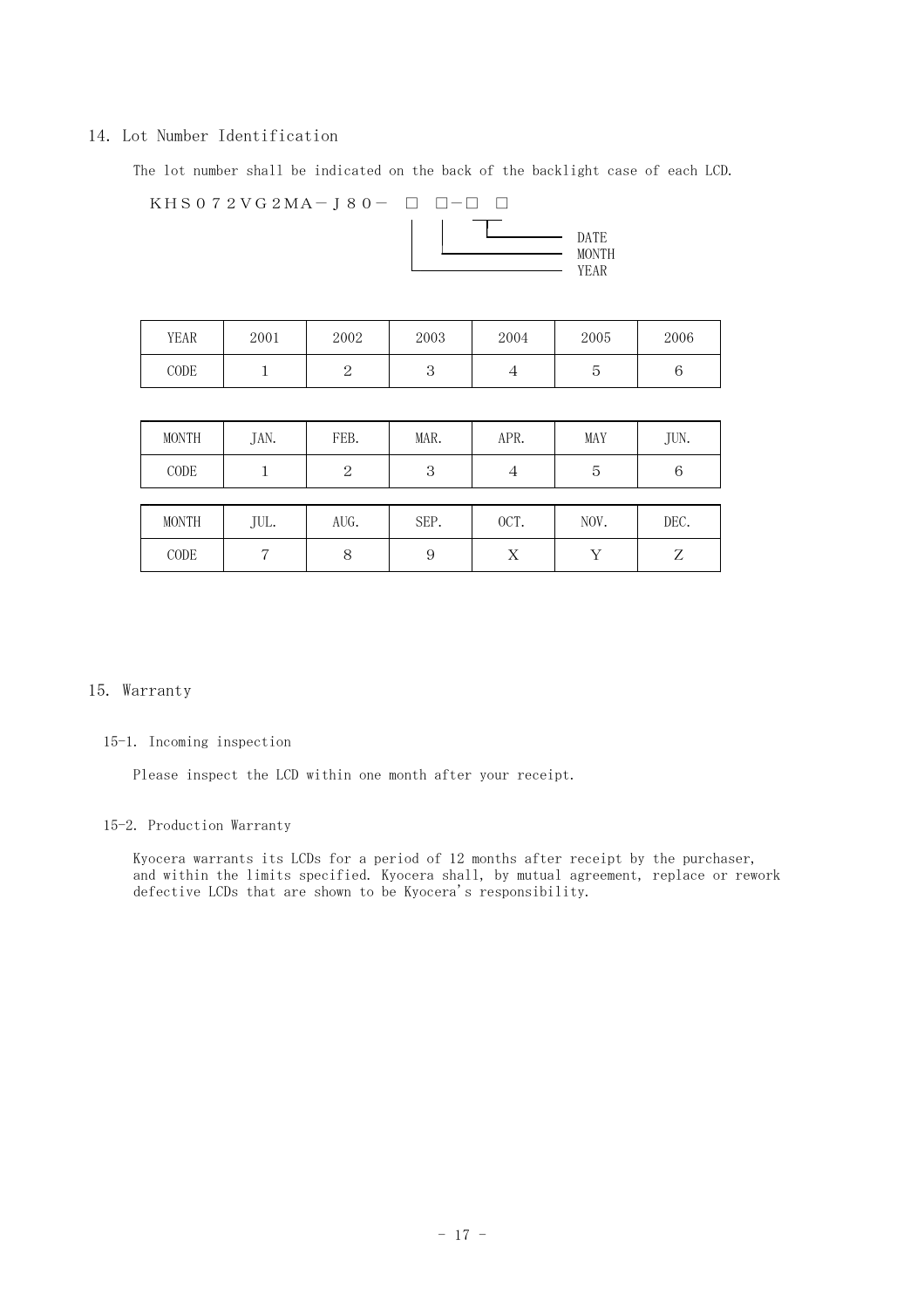#### 16. Precautions for use

#### 16-1. Installation of the LCD

- 1. Please ground either of the mounting (screw) holes located at each corner of an LCD module, in order to stabilize brightness and display quality.
- 2. A transparent protection plate shall be added to protect the LCD and its polarizers.
- 3. The LCD shall be installed so that there is no pressure on the LSI chips.
- 4. The LCD shall be installed flat, without twisting or bending.
- 5. The display window size should be the same as the effective viewing area.
- 6. In case you use outside frame of effective viewing area as outward appearance of your
- product, unevenness of its outward appearance is out of guarantee. 7. Do not pull the CFL lead wires and do not bend the root of the wires.
	- Housing should be designed to protect CFL lead wires from external stress.

#### 16-2. Static Electricity

1. Since CMOS ICs are mounted directly onto the LCD glass, protection from static electricity is required. Operation should wear ground straps.

#### 16-3. LCD Operation

- 1. The LCD shall be operated within the limits specified. Operation at values outside of these limits may shorten life, and/or harm display images.
- 2. Vop must be adjusted to optimize viewing angle and contrast.
- 3. Operation of the LCD at temperature below the limit specified may cause image degradation and/or bubbles. It may also change the characteristics of the liquid crystal. This phenomenon may not recover. The LCD shall be operated within the temperature limits specified.

#### 16-4. Storage

- 1. The LCD shall be stored within the temperature and humidity limits specified.
- Store in a dark area, and protected the LCD from direct sunlight or fluorescent light.
- 2. The LCD should be packaged to prevent damage.

#### 16-5. Screen Surface

- 1. DO NOT store in a high humidity environment for extended periods. Image degradation, bubbles, and/or peeling off of polarizer may result.
- 2. The front polarizer is easily scratched or damaged. Prevent touching it with any hard material, and from being pushed or rubbed.
- 3. The LCD screen may be cleaned with a soft cloth or cotton pad. Methanol, or Isopropyl Alcohol may be used, but insure that all solvent residue is removed.
- 4. Water may cause damage or discoloration of the polarizer. Clean any condensation or moisture from any source immediately.
- 5. Always keep the LCD free from condensation during testing. Condensation may permanently spot or stain the polarizers.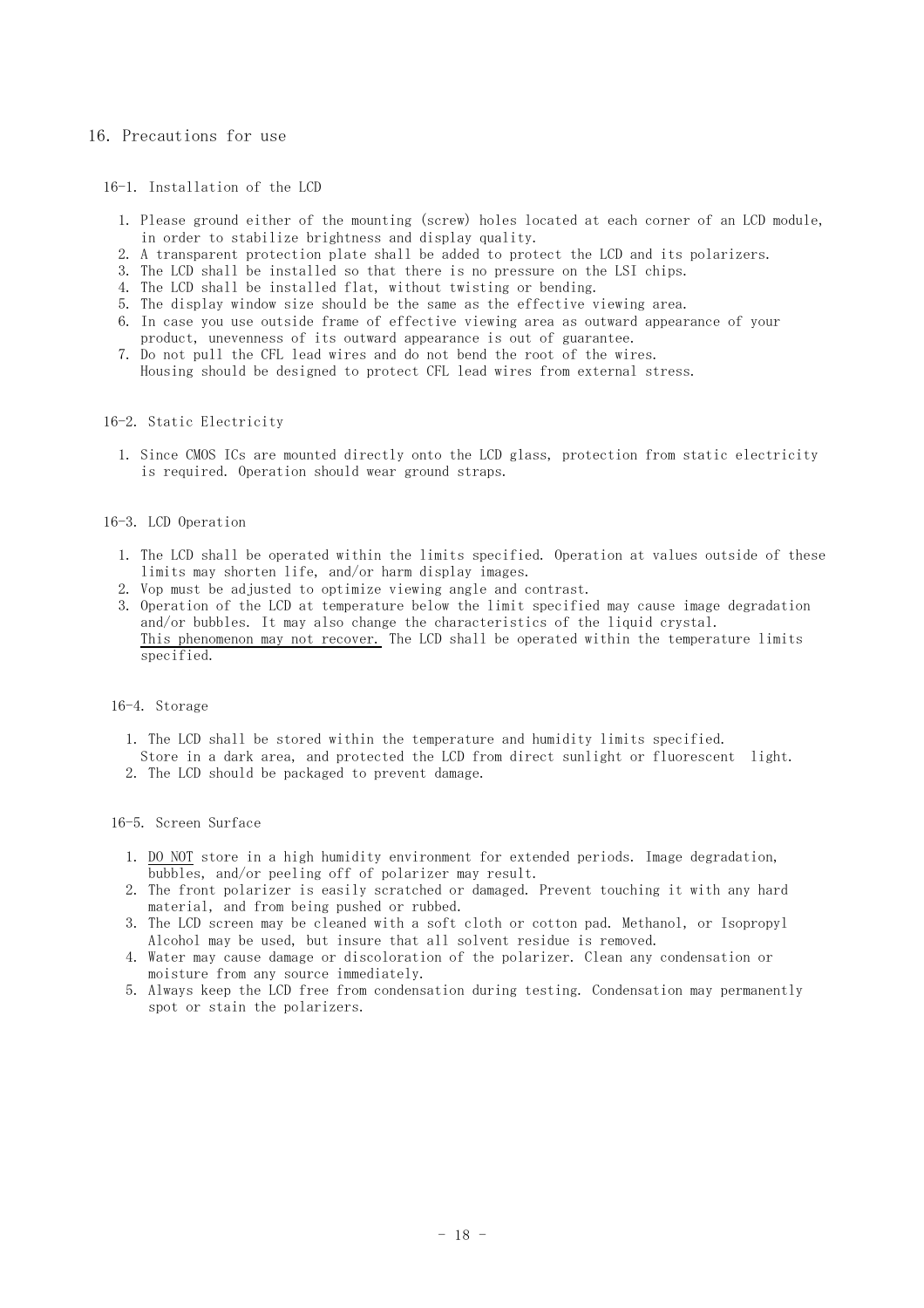## 17. Reliability Data / Environmental Test

| <b>TEST</b><br><b>TTEM</b>           | TEST<br><b>CONDITION</b>                                                                               | TEST<br>TIME | <b>RESULT</b>                                                                                                                                                                 |
|--------------------------------------|--------------------------------------------------------------------------------------------------------|--------------|-------------------------------------------------------------------------------------------------------------------------------------------------------------------------------|
| High Temp.<br>Atmosphere             | $70^{\circ}$ C                                                                                         | 240 h        | Display Quality : No defect<br>Display Function : No defect<br>Current Consumption : No defect                                                                                |
| Low Temp<br>Atmosphere               | $-20^{\circ}$ C                                                                                        | 240 h        | Low Temp. Bubble : None<br>Solid Crystallization of<br>Liquid Crysta : None<br>Display Quality : No defect<br>Display Function : No defect<br>Current Consumption : No defect |
| High Temp.<br>Humidity<br>Atmosphere | $40^{\circ}$ C<br>90%RH                                                                                | 240 h        | Display Quality : No defect<br>Display Function : No defect<br>Peel-off of Organic<br>Sealing : None<br>Current Consumption : No defect                                       |
| Temp. Cycle                          | $-20^{\circ}$ C<br>0.5 <sub>h</sub><br>R. T.<br>0.5 <sub>h</sub><br>$70^{\circ}$ C<br>0.5 <sub>h</sub> | 10 cycles    | Display Quality : No defect<br>Display Function<br>: No defect<br>Peel-off of Organic<br>Sealing : None<br>Bubble on Cell<br>: None                                           |
| High Temp.<br>Operation              | $50^{\circ}$ C<br>Vop                                                                                  | 500 h        | Display Quality : No defect<br>Current Consumption : No defect                                                                                                                |

\* Each test item uses a test LCD only once. The tested LCD is not used in any other tests.

\* The LCD is tested in circumstances in which there is no condensation.

- \* The tested LCD is inspected after 24 hours of storage at room temperature and room humidity after each test is finished.
- \* The reliability test is not an out-going inspection.
- \* The results of the reliability test are for your reference purpose only. The reliability test is conducted only to examine the LCD's capability.